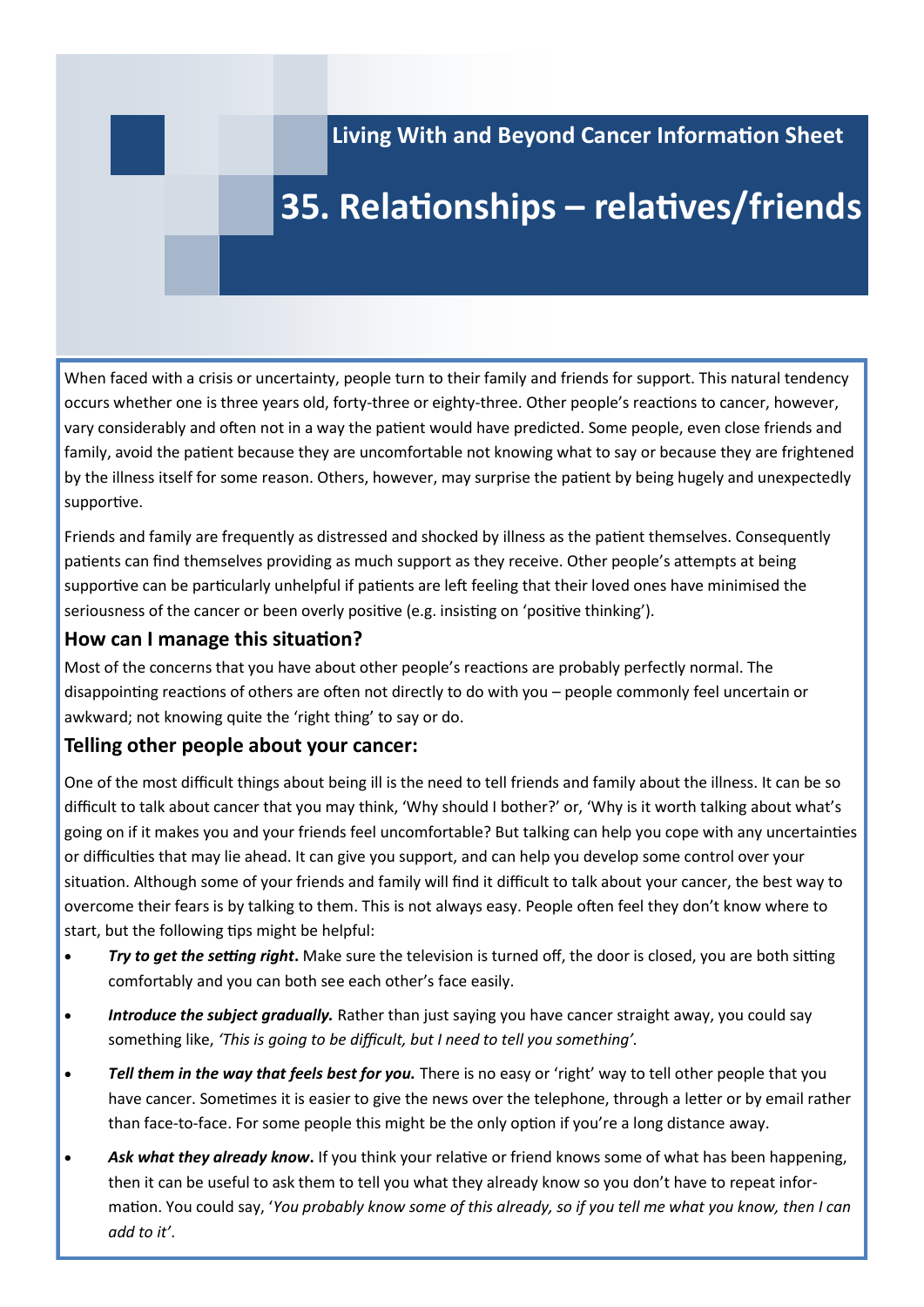

- *Give the information in small chunks***.** Start with a few sentences and check every now and then that the other person understands what you're saying before you carry on. You can ask things like, '*Does that make sense?*' or, '*Is that clear?*'
- *here will often be silences – don't be put off by them.* You, or your relative or friend, may sometimes find that you don't know what to say. Just sitting together in the same room can often say more than any words. If you find that a silence makes you feel uncomfortable, the easiest way to break it is with simple questions such as, '*What are you thinking about?'*
- *Say what you need to say.* When you tell someone close to you that you have a serious illness, they may feel very upset. You may want to be positive and cheerful to make them feel better. This is fine if your situation looks okay. But if you're really worried about the future, don't hide this from them to protect their feelings. They'll want to know so they can support you.
- *Be truthful.* The truth may be painful for your relative or friend but it's better for them to know the truth than find out the seriousness of your situation later on, which can lead to them feeling hurt. Be honest if you if things seem uncertain, if it's difficult to know whether your treatment will be successful, or if you are not feeling the way other people seem to think you are. Your honesty will help them understand your situation and support you better, and they will not feel you have held back the truth from them.
- **Don't be afraid to ask for help with telling others.** After telling someone close to you about your cancer, it's normal to feel you need more time before you're up to talking about it with other relatives or friends. You may want to ask someone you've told if they can let others know your news.
- *Prepare for social situations that worry you.* People sometimes find themselves avoiding going out in case they have to see and speak to someone – try to develop a formula of words to help you prepare for and manage these situations.

### **Responding to other people:**

Some people feel unable to cope with their own emotions, and may tend to avoid difficult situations such as talking about cancer. So your friends might prefer to stay away from you, rather than accept that they have strong emotions that they are struggling to deal with, and this can feel hurtful and disappointing. Here are some tips for dealing with this situation:

- *Always try to respond to your relative or friend's feelings.* If you are good at guessing how people feel, it can be helpful to identify your friend's emotion and what caused it. This can be quite simple, such as, '*When I talk about the cancer you look really upset'* or, *'It looks as though you get very scared when you come here'*.
- *Don't be afraid to say how you feel too***.** *'I think both of us are finding this awful'* or, *'I know you're worried about what could happen and so am I'*. The more aware you both are of each other's feelings, the better the communication will be.